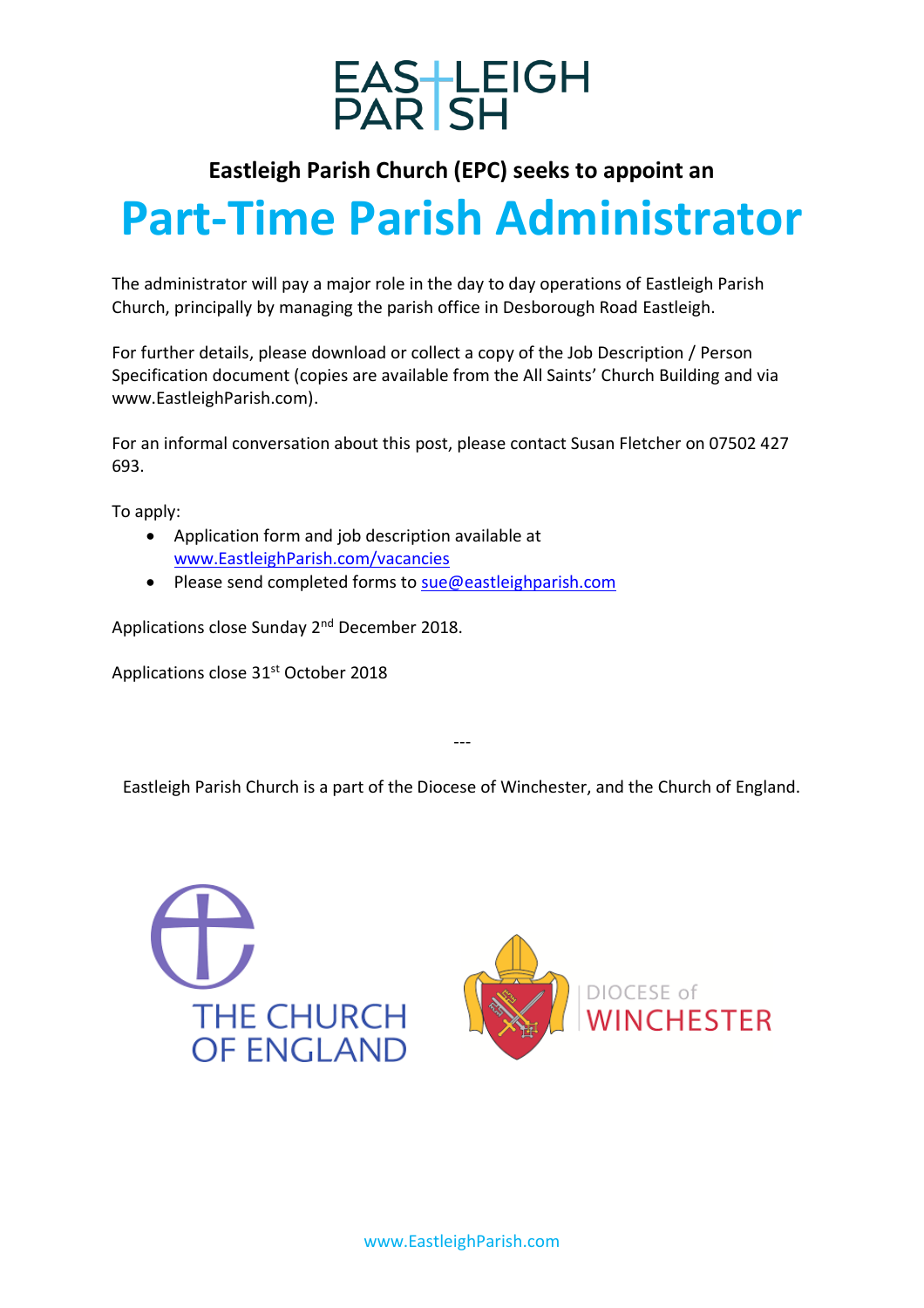# EAS-LEIGH<br>PAR SH

## **Job Description & Person Specification**

#### **Overview**

Based in the Parish Office, the successful applicant will help with the day-to-day running of Eastleigh Parish Church by providing administrative and practical support for many of the activities and operations of Eastleigh Parish Church.

#### **Key Details**

- Hours to be worked subject to mutual agreement, but initially this is likely to be 12 hours over 3 days per week. Occasional Saturday mornings might be required
- Rate of pay subject to experience; from £8.00 to £11.00 per hour, to be reviewed at end of probation period, and then annually
- Statutory holiday and benefits, including the offer of a workplace pension
- Appropriate training will be provided to the successful candidate
- Permanent post subject to a satisfactory review after 3-months' probation

#### **Core Responsibilities**

Running the Eastleigh Parish Church Office efficiently, including:

- Managing ChurchSuite and other databases
- Managing the parish filing system (both electronic and paper);
- Managing/purchasing office supplies
- Online purchasing of church supplies, if required
- Ensuring the connectivity and compatibility of the parish IT, laptops, phones and printers
- Coordinating church diaries, calendars and rotas (including bookings of facilities)
- Coordinating the efficient use of the available facilities (e.g. meeting rooms, storage areas, etc.)
- Processing DBS forms
- Coordinating the baptism register and process
- Assisting the Priest in Charge in both admin and practical tasks, e.g. preparing for meetings, printing documents, helping coordinate special events and conferences, organising mailshots online and by post, etc.
- Preparing communications and advertising for Eastleigh Parish
- Updating the parish website and engaging with social media on behalf of the parish church (as directed by Line Manager / Supervisor)
- Actively pursuing new hirers / advertising our church facilities, in order to generate income
- Updating/managing the numerous church noticeboards and literature points; including the lounge, nave, and lobby, as well as external noticeboards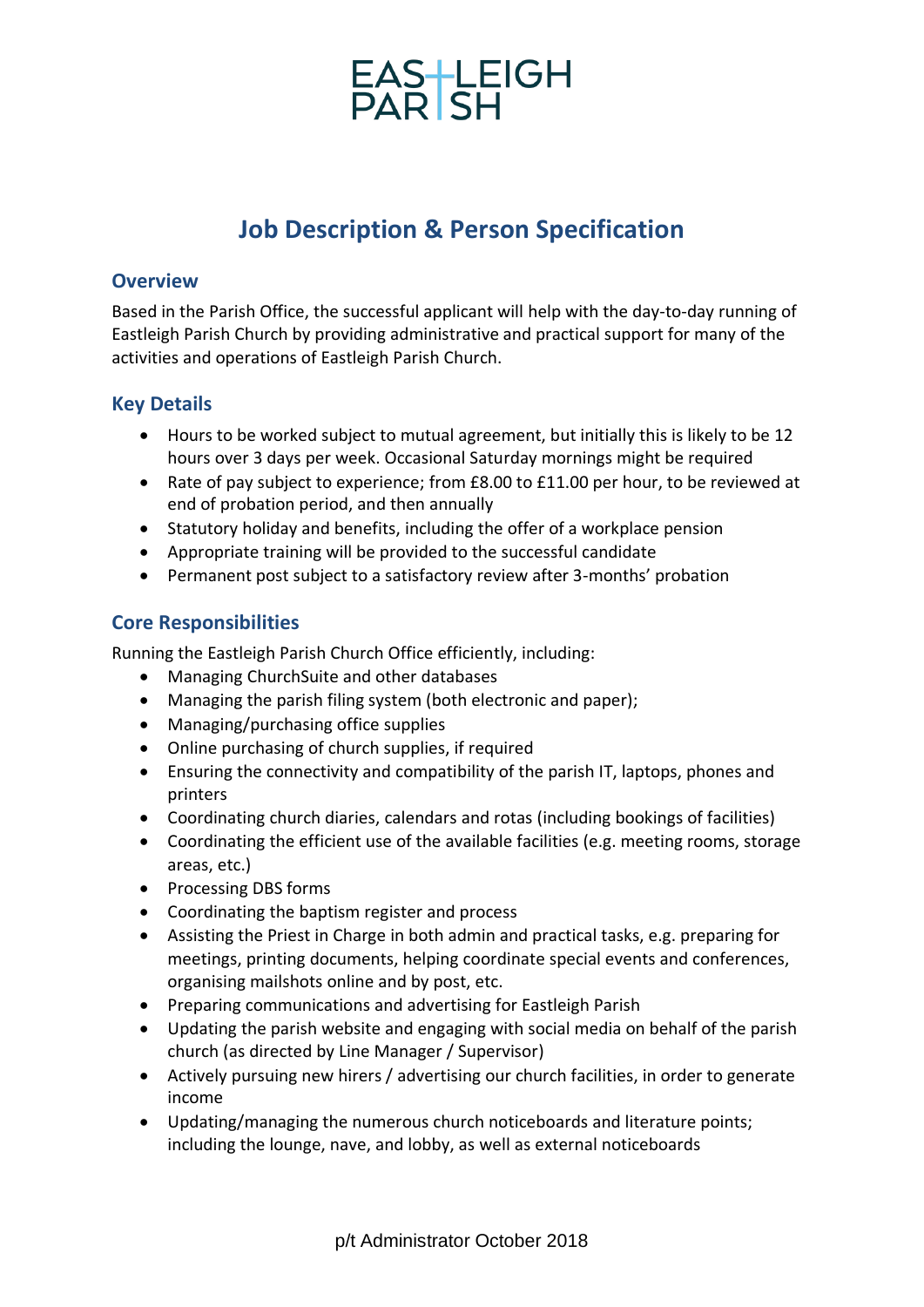

- Working with the relevant teams/individuals to keep all cupboards and resources tidy, well-stocked, and easy-to-access
- Managing petty cash
- Coordinating with:
	- o the Outlook (news sheet) team of volunteers; and being engaged in producing it when required
	- o PCC members and officers
	- o the weddings, funerals, and hall bookings administrator when necessary
- Other tasks as set by the Line Manager / Supervisor
- Working within the Ethos of Eastleigh Parish (which can be found at the foot of this document for your information)

#### **Summary**

The PCC believes that the right candidate fulfilling these tasks will have a key role in the development of the Eastleigh Parish community as it continues to grow.

#### **Recruitment**

Eastleigh Parish is committed to recruitment and selection processes that are inclusive, fair, consistent and transparent.

#### **Oversight and Line Management**

The administrator will be working principally with Ian and Sue Fletcher. Ian is the Priest in Charge (Vicar), and Sue is a PCC member, and part of both the Operations and Workforce **Committees** 

#### **Notes**

- 1. This post will be based at All Saints' church building (Desborough Rd. SO50 5NH)
- 2. A computer will be provided for your duties
- 3. It is in the nature of church life that some administrative tasks will be conducted by volunteers and that those volunteers may change or leave. This means that some of the oversight/tasks will change. You will be expected to be at least aware of all these administrative activities and to be able to take up or put down your engagement with them, and in some cases coordinate them
- 4. A permanent appointment will be subject to satisfactory completion of a 3-month probationary period
- 5. One month's notice may be given in writing by either party
- 6. Regular reviews will be conducted to help inform the ongoing development of the parish church and this role
- 7. The advice, feedback and ideas of the Administrator will be sought and encouraged over the efficient running of Eastleigh Parish